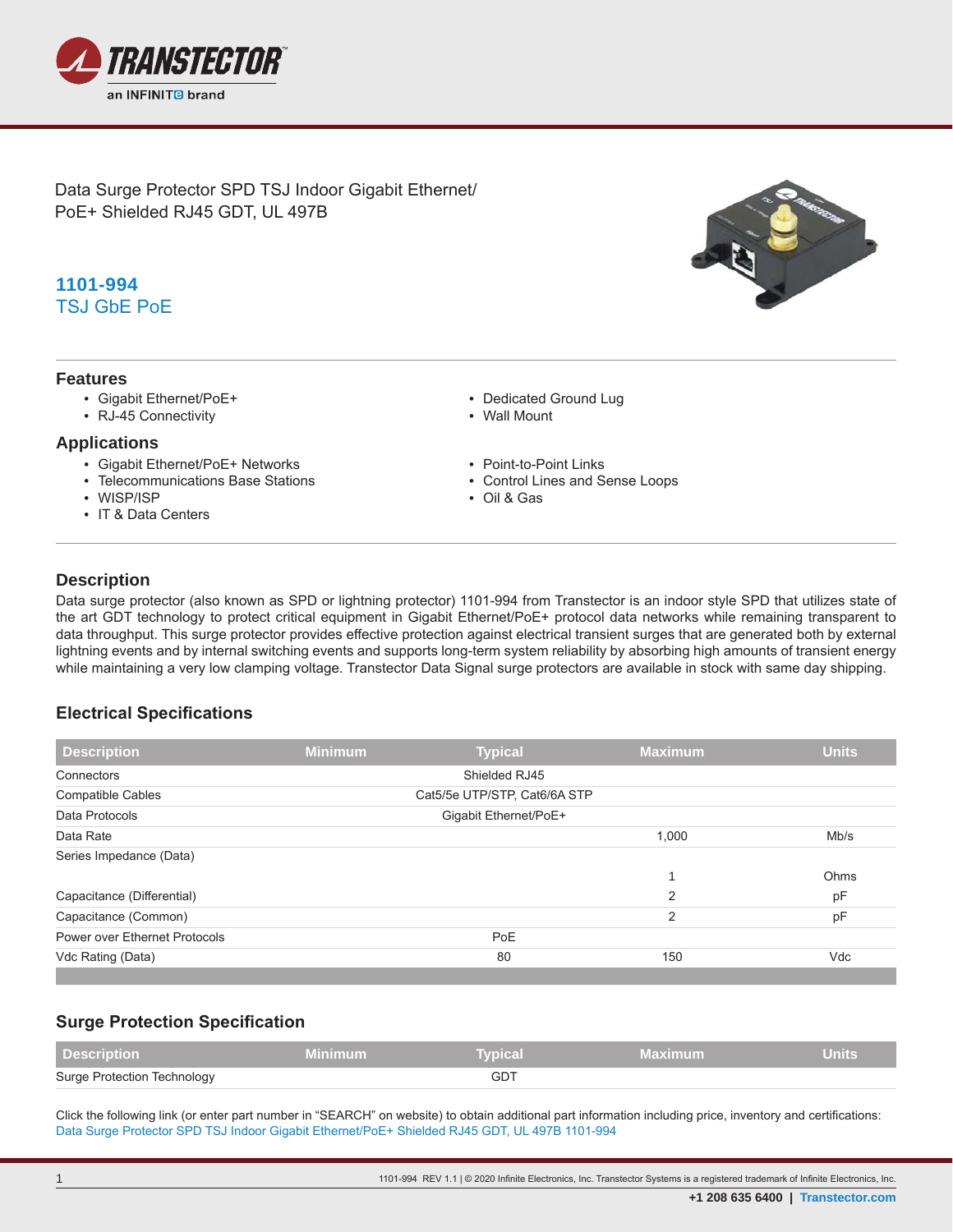

Data Surge Protector SPD TSJ Indoor Gigabit Ethernet/ PoE+ Shielded RJ45 GDT, UL 497B



# **1101-994** TSJ GbE PoE

| <b>Protected Pins</b>                           | [1,2], [3,6], [4,5], [7,8]     |                                              |    |  |  |
|-------------------------------------------------|--------------------------------|----------------------------------------------|----|--|--|
| <b>Protection Modes</b>                         | L-G, L-L                       |                                              |    |  |  |
| 10/1000µs Surge Current                         |                                |                                              |    |  |  |
| $L-G$                                           |                                | 1                                            | kA |  |  |
| $L-L$                                           |                                | $\mathbf{1}$                                 | kA |  |  |
| 8/20us Surge Current                            |                                |                                              |    |  |  |
| $L-G$                                           |                                | 20                                           | kA |  |  |
| $L-L$                                           |                                | 20                                           | kA |  |  |
| Response Time                                   |                                | 75                                           | ns |  |  |
| <b>Mechanical Specifications</b><br><b>Size</b> |                                |                                              |    |  |  |
| Height<br>Width<br>Depth                        | $2.2$ in<br>3.16 in<br>1.64 in | $[55.88$ mm]<br>$[80.26$ mm]<br>$[41.66$ mm] |    |  |  |
| Weight                                          | $0.2$ lbs                      | [90.72 g]                                    |    |  |  |
| <b>Environmental Specifications</b>             |                                |                                              |    |  |  |
| <b>Operating Temperature</b>                    |                                | -40 to +85 deg C                             |    |  |  |
| Storage Temperature                             |                                | -40 to $+85$ deg C                           |    |  |  |
| Mount Type                                      | Wall                           |                                              |    |  |  |
| Grounding                                       | 1/4-20 Stud                    |                                              |    |  |  |
| <b>Compliance Certifications</b>                |                                |                                              |    |  |  |
| UL Compliant                                    | Yes                            |                                              |    |  |  |
| Certifications                                  | <b>UL 497B</b>                 |                                              |    |  |  |

Click the following link (or enter part number in "SEARCH" on website) to obtain additional part information including price, inventory and certifications: Data Surge Protector SPD TSJ Indoor Gigabit Ethernet/PoE+ Shielded RJ45 GDT, UL 497B 1101-994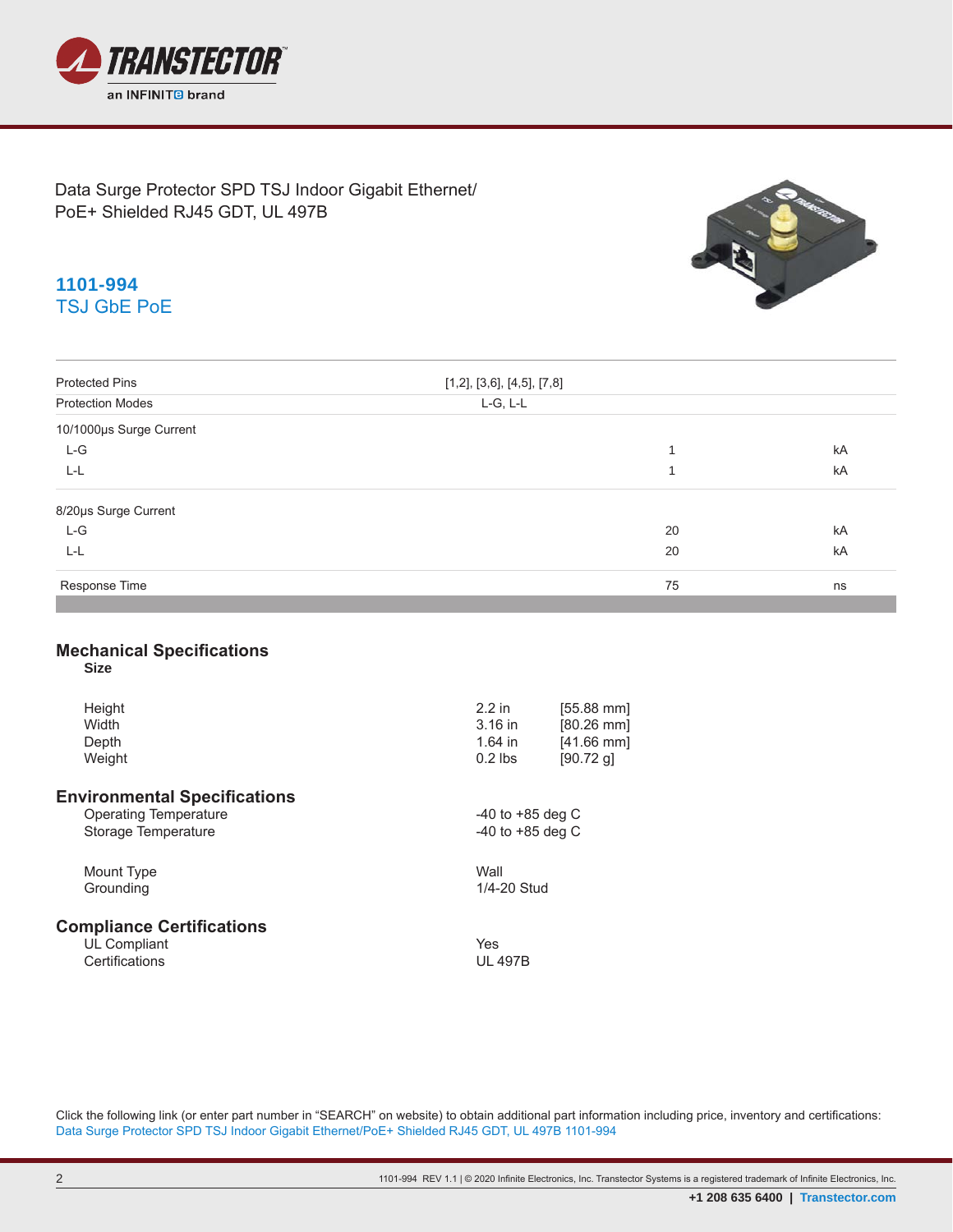

Data Surge Protector SPD TSJ Indoor Gigabit Ethernet/ PoE+ Shielded RJ45 GDT, UL 497B



**1101-994** TSJ GbE PoE

Transtector Systems specializes in protection of highly sensitive, low voltage equipment through its patented, non-degrading silicon diode technology and custom filters. Our power quality expertise translates into a diverse product offering including AC, DC, and signal applications as well as integrated cabinets, power distribution panels and EMP hardened devices.

Click the following link (or enter part number in "SEARCH" on website) to obtain additional part information including price, inventory and certifications: Data Surge Protector SPD TSJ Indoor Gigabit Ethernet/PoE+ Shielded RJ45 GDT, UL 497B 1101-994

URL: https://www.transtector.com/data-surge-protector-spd-tsj-indoor-gigabit-1101-994-p.aspx

The information contained in this document is accurate to the best of our knowledge and representative of the part described herein. It may be necessary to make modifications to the part and/or the documentation of the part, in order to implement improvements. Transtector reserves the right to make such changes as required. Unless otherwise stated, all specifications are nominal. Transtector does not make any representation or warranty regarding the suitability of the part described herein for any particular purpose, and Transtector does not assume any liability arising out of the use of any part or documentation.